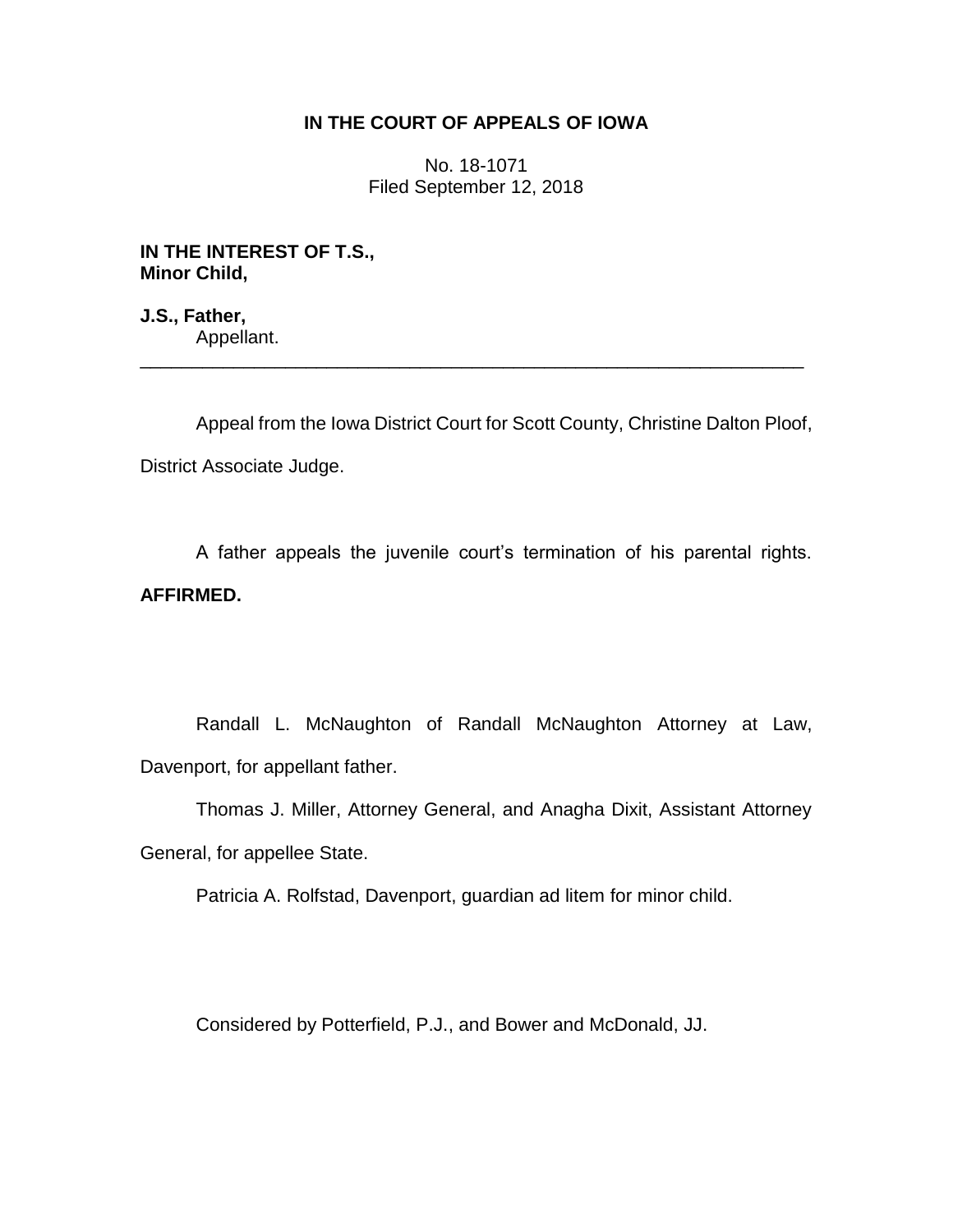**BOWER, Judge.**

 $\overline{a}$ 

A father appeals the juvenile court's termination of his parental rights. We find the record supports termination and it is in the child's best interests. We affirm the decision of the juvenile court.

## **I. Background Facts & Proceedings**

J.S. is the father and A.K. is the mother of T.S., born in 2015.<sup>1</sup> The lowa Department of Human Services (DHS) had been involved with the family before T.S.'s birth due to concerns regarding the mother's substance abuse, mental health, and lack of stable housing.<sup>2</sup> T.S. tested positive for marijuana at birth. S.F., A.K.'s child born in 2014 and still in the home, tested positive for marijuana and methamphetamine in March 2016. The parents did not comply with requested drug testing in May or June.

On July 7, 2016, T.S. and S.F. were removed from the home after S.F. was adjudicated a child in need of assistance (CINA). The two were placed in foster care due to concerns relating to the mother's untreated mental-health and substance-abuse problems. $3$  On August 19, the court adjudicated T.S. as a CINA pursuant to Iowa Code section  $232.2(6)(c)(2)$  and (n) (2016). In its adjudication order, the court noted the parents recently tested negative for controlled substances and stated it expected T.S. to return to the parents if they continued to test negative and the mother treated her mental-health needs.

<sup>&</sup>lt;sup>1</sup> The mother's petition on appeal was untimely and accordingly denied by our supreme court.

<sup>2</sup> The mother has a long history with DHS involving substance abuse and two prior terminations.

<sup>&</sup>lt;sup>3</sup> The DHS case originated with S.F., and the CINA case, services, and discussions were more often directed at or concerned the mother than the father.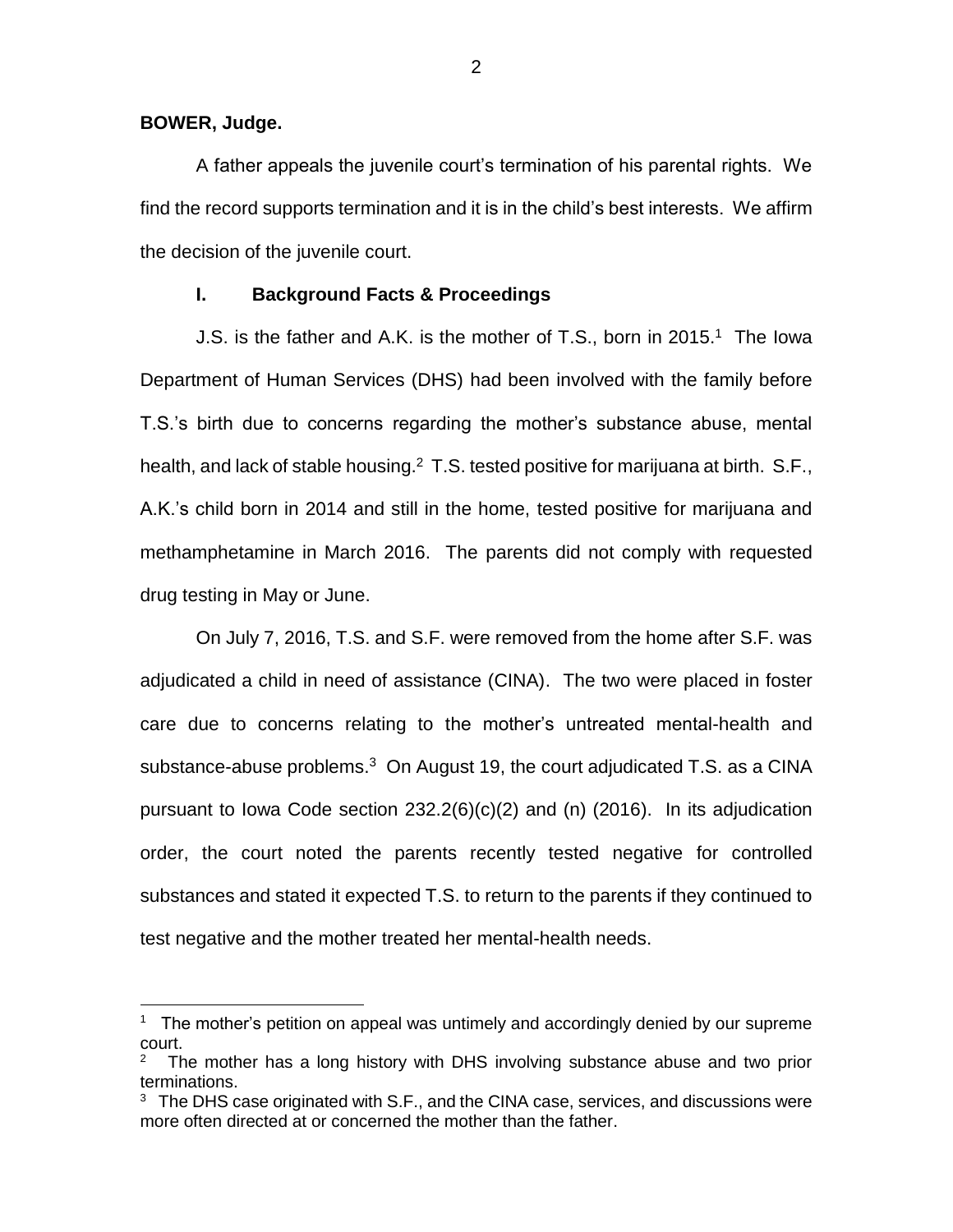The parents made good progress, and the children were returned to the parents' custody on October 19. In February 2017, both children tested positive for marijuana and methamphetamine while in the parents' care.<sup>4</sup> They were removed on February 27, and placed in family foster care. The parents initially suggested the drugs causing the positive tests for the children in February were the result of residue in the apartment or a friend who stayed with them. T.S. has not returned to the father's care since removal.

The father admits to a long history of prescription amphetamine use. In early March, the father tested positive for methamphetamine, and he admitted to several years of methamphetamine use to supplement his prescription drugs. Shortly after the positive test result, the father entered outpatient substance-abuse treatment and successfully completed it in early June. In the termination hearing, he denied an addiction to methamphetamine, while admitting to past use, and again blamed the apartment for the children's exposure.

The court granted the parents an extension on September 26, as the parents were testing free of drugs, and the father had completed substance-abuse treatment and parenting programming, but specified further progress was necessary for reunification. At a permanency hearing on January 4, 2018, the court noted the lack of significant progress toward the court-ordered goals, including mental-health treatment and drug tests when requested, and modified the permanency goal to termination and adoption.

 $\overline{a}$ 

<sup>4</sup> Neither parent tested positive for methamphetamine at that time. The mother tested positive for marijuana. The father tested positive for his prescription medication.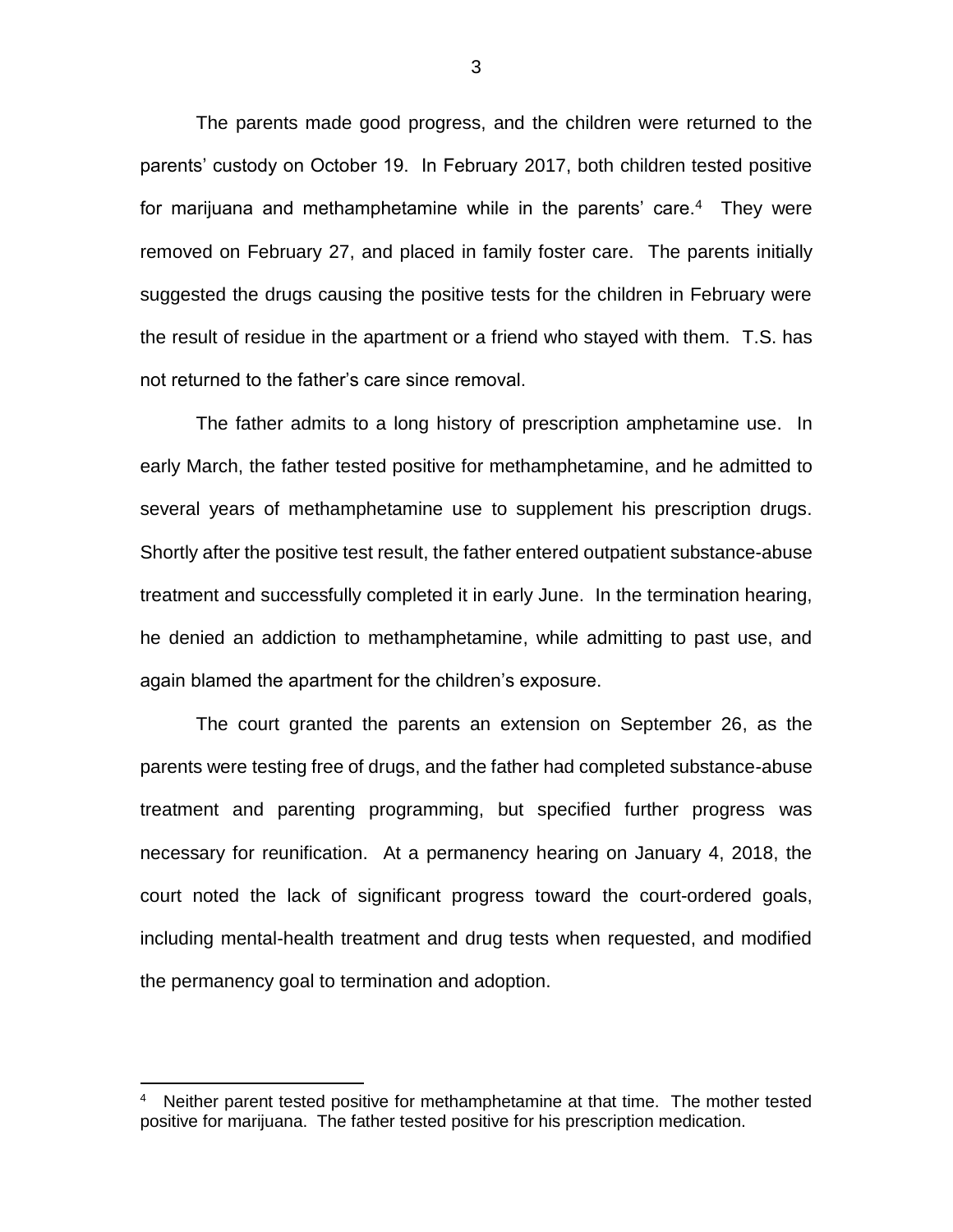On January 31, the State filed a petition to terminate the parents' rights. In March, a sibling was removed from the parents' home and placed with the same foster family as T.S.

At the termination hearing on May 2, the court heard testimony from the DHS worker, the person supervising home visits, and both parents. The DHS worker expressed concern for the father's positive drug test after completing substance-abuse treatment, his failure to appear at several drug tests, his residing with the mother when she used controlled substances while pregnant with his children, his failure to report his addiction to his doctor, sporadic employment, and lack of mental-health counseling. The father testified that if it came down to him living away from the mother with only T.S., he was unsure whether he could do it, and expressed he did not want to separate the siblings.

On June 5, the court terminated the father's parental rights to the child under lowa Code section 232.116(1)(d) and (h)  $(2018).<sup>5</sup>$  The father appeals.

#### **II. Standard of Review**

 $\overline{a}$ 

The scope of review is de novo. *In re D.W.*, 791 N.W.2d 703, 706 (Iowa 2010). Clear and convincing evidence is needed to establish the grounds for termination. *In re J.E.*, 723 N.W.2d 793, 798 (Iowa 2006). Where there is clear and convincing evidence, there is no serious or substantial doubt about the correctness of the conclusion drawn from the evidence. *In re D.D.*, 653 N.W.2d 359, 361 (Iowa 2002). The paramount concern in termination proceedings is the best interests of the child. *In re K.C.*, 660 N.W.2d 29, 32 (Iowa 2003).

 $5$  The juvenile court also terminated A.K.'s parental rights to T.S. and S.F.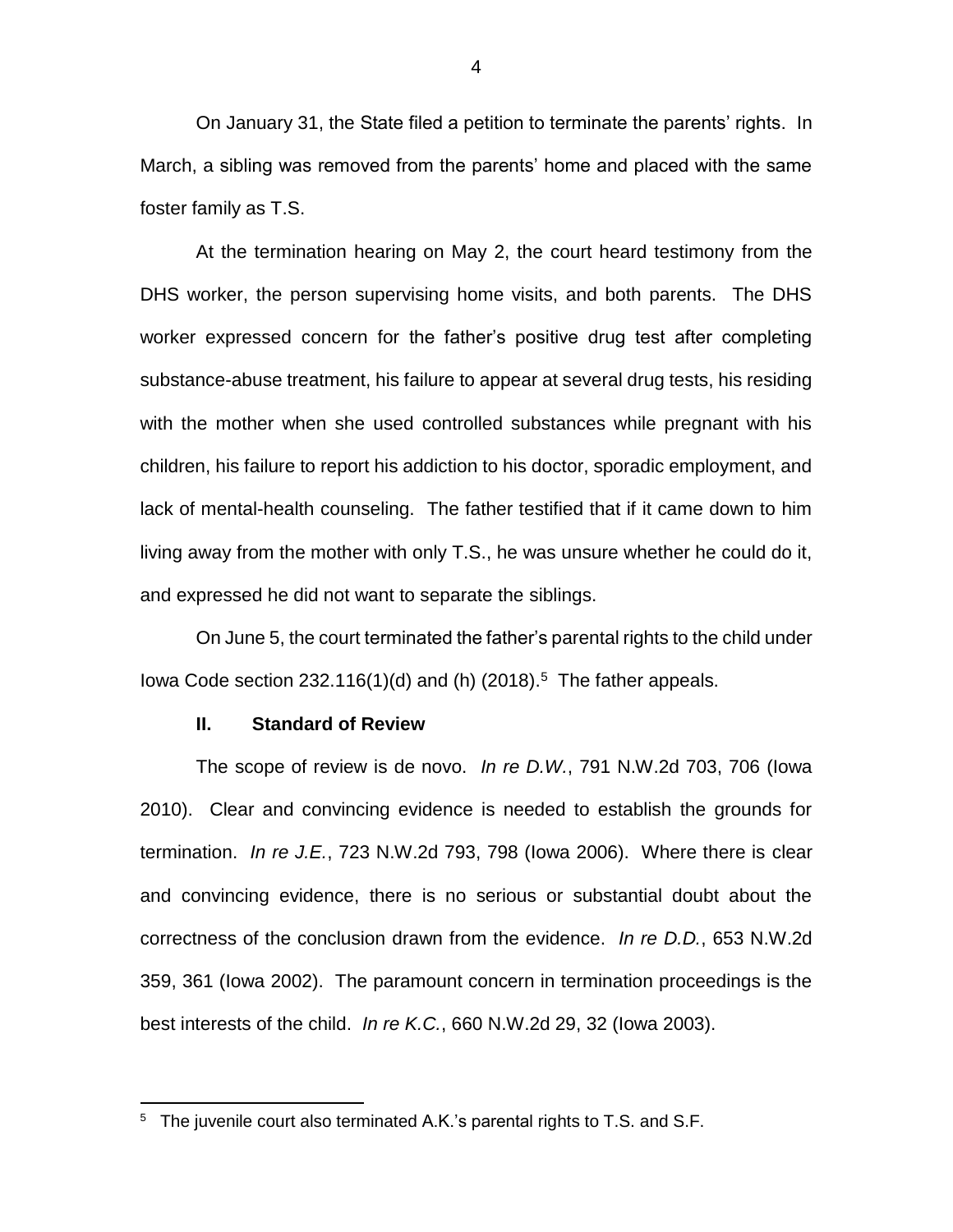### **III. Sufficiency of the Evidence**

The court terminated the father's parental rights to T.S. under Iowa Code section 232.116(1)(d) and (h). "On appeal, we may affirm the juvenile court's termination order on any ground that we find supported by clear and convincing evidence." *D.W.*, 791 N.W.2d at 707. We determine the court properly terminated the father's parental rights under section 232.116(1)(h).

The first three elements of termination under subsection (h) are unquestionably met: age of T.S., CINA adjudication, and length of removal from the father's physical custody. The fourth element is the child cannot be returned to the parent's custody at the present time. In order to support this fourth element under section 232.116(1)(h), the State must show by clear and convincing evidence the child cannot be returned to the parent because the child cannot be protected from the harm justifying the CINA adjudication. *See* Iowa Code §§ 232.102(6)(a)(2), .116(1)(h)(4). T.S. was adjudicated CINA for the parents not exercising a reasonable degree of care in supervision and for the parents' mental condition or drug abuse resulting in a lack of adequate care. *Id.* § 232.2(6)(c)(2), (n).

When asked at the termination hearing if he was able to live alone and take care of T.S. if the child was returned that day, the father answered, "I don't know." The court noted his inability to protect his children, born and unborn, from exposure to drugs. The court described him as a "passive parent," and we agree with that characterization. While he followed specific directions to go to substance-abuse treatment and to complete the parenting program, he failed to follow through with court-ordered drug testing or participate in Family Wellness court, did not attend

5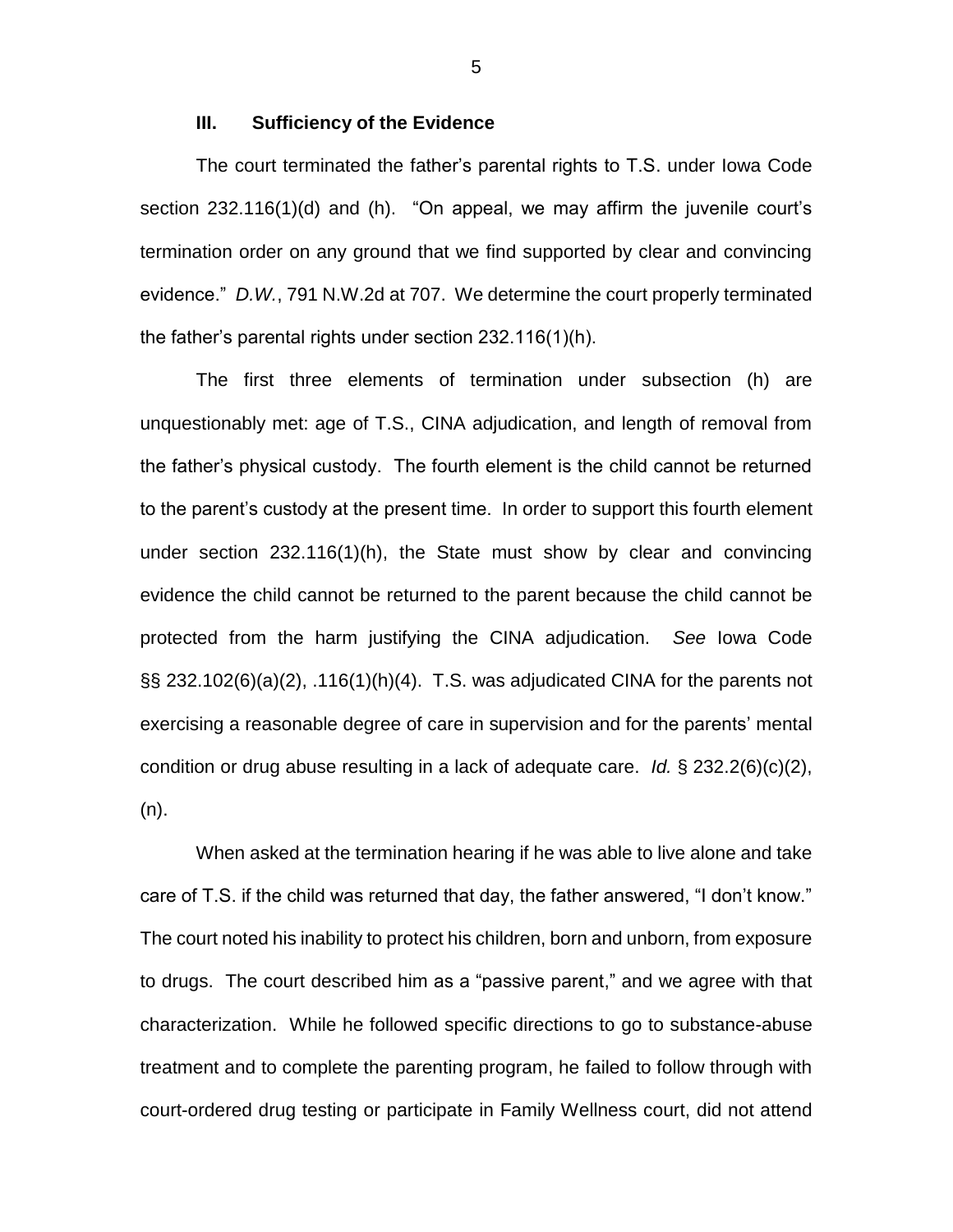medical appointments for the child, and did not sign releases or arrange for the child to receive necessary medical and dental care when the mother refused to take action. Each time the parents progressed, they would miss drug tests or a parent or child would test positive for controlled substances, and the parents would refuse to take responsibility for the exposure. In short, the father has not demonstrated a willingness to take responsibility for past neglect or take proactive steps to see to the needs and best interests of his child. We conclude the father's parental rights were properly terminated under section 232.116(1)(h).

### **IV. Best Interests and Exceptions**

The father claims termination of his parental rights is not in the child's best interests due to their close bond. In determining the child's best interests, we "give primary consideration to the child's safety, to the best placement for furthering the long-term nurturing and growth of the child, and to the physical, mental, and emotional condition and needs of the child." *Id.* § 232.116(2); *In re A.S.*, 906 N.W.2d 467, 474 (Iowa 2018). We consider the child's long-range as well as immediate best interests. *In re T.P.*, 757 N.W.2d 267, 269 (Iowa Ct. App. 2008). If the child is in foster care, the extent of integration into the family is considered. *In re M.W.*, 876 N.W.2d 212, 224 (Iowa 2016). Once a ground for termination has been proven, we cannot deprive a child of permanency on the hope a parent will learn to be responsible and reliable. *In re A.B.*, 815 N.W.2d 764, 777–78 (Iowa 2012).

Section 232.116(3)(c) provides the court need not terminate if there is clear and convincing evidence that termination would be detrimental to the child due to